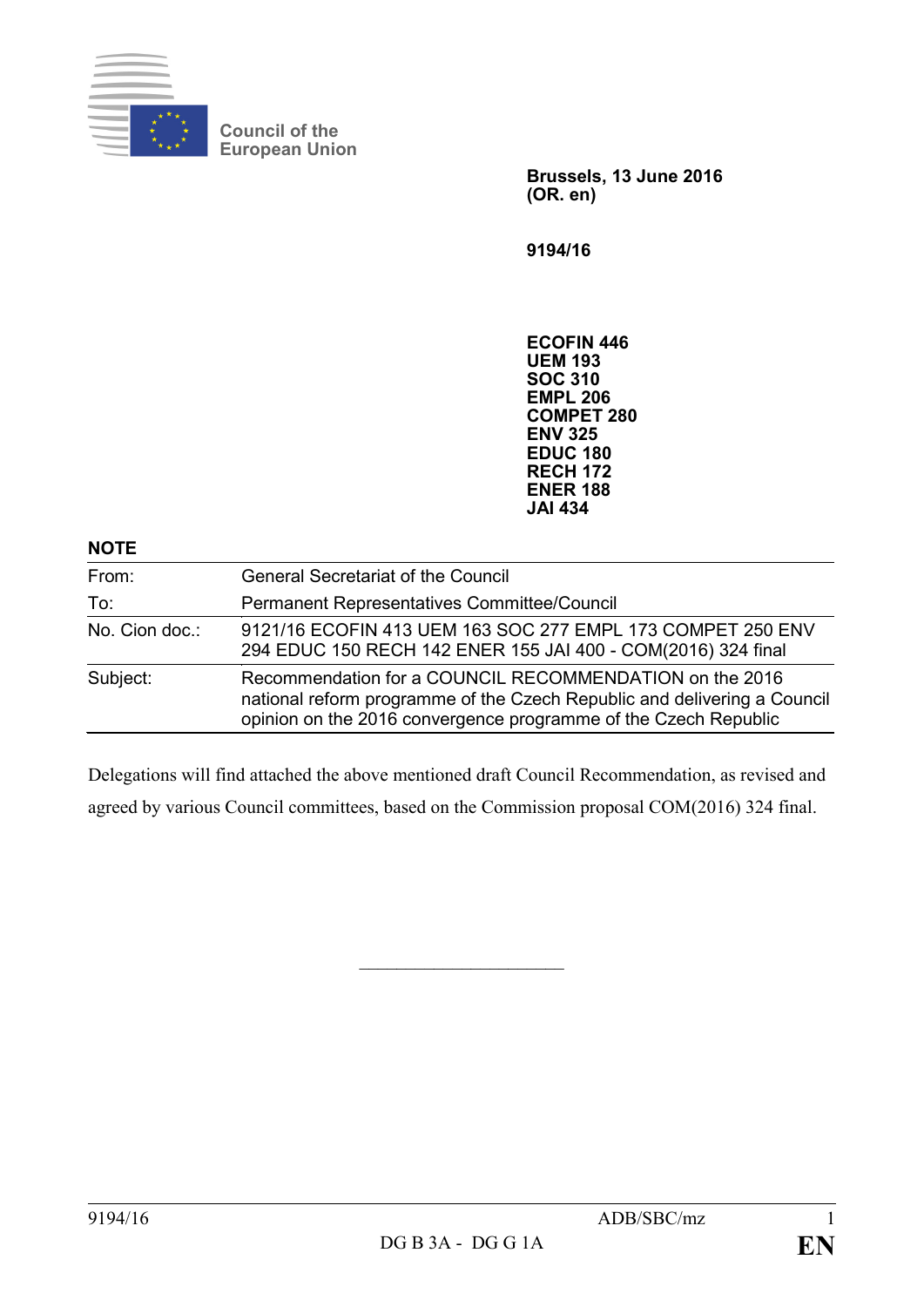## **COUNCIL RECOMMENDATION**

## **of …**

## **on the 2016 National Reform Programme of the Czech Republic and delivering a Council opinion on the 2016 Convergence Programme of the Czech Republic**

THE COUNCIL OF THE EUROPEAN UNION,

Having regard to the Treaty on the Functioning of the European Union, and in particular Articles 121(2) and 148(4) thereof,

Having regard to Council Regulation (EC) No 1466/97 of 7 July 1997 on the strengthening of the surveillance of budgetary positions and the surveillance and coordination of economic policies<sup>[1](#page-1-0)</sup>, and in particular Article 9(2) thereof,

Having regard to the recommendation of the European Commission,

Having regard to the resolutions of the European Parliament,

Having regard to the conclusions of the European Council,

Having regard to the opinion of the Employment Committee,

Having regard to the opinion of the Economic and Financial Committee,

Having regard to the opinion of the Social Protection Committee,

Having regard to the opinion of the Economic Policy Committee,

<span id="page-1-0"></span>**<sup>1</sup>** OJ L 209, 2.8.1997, p. 1.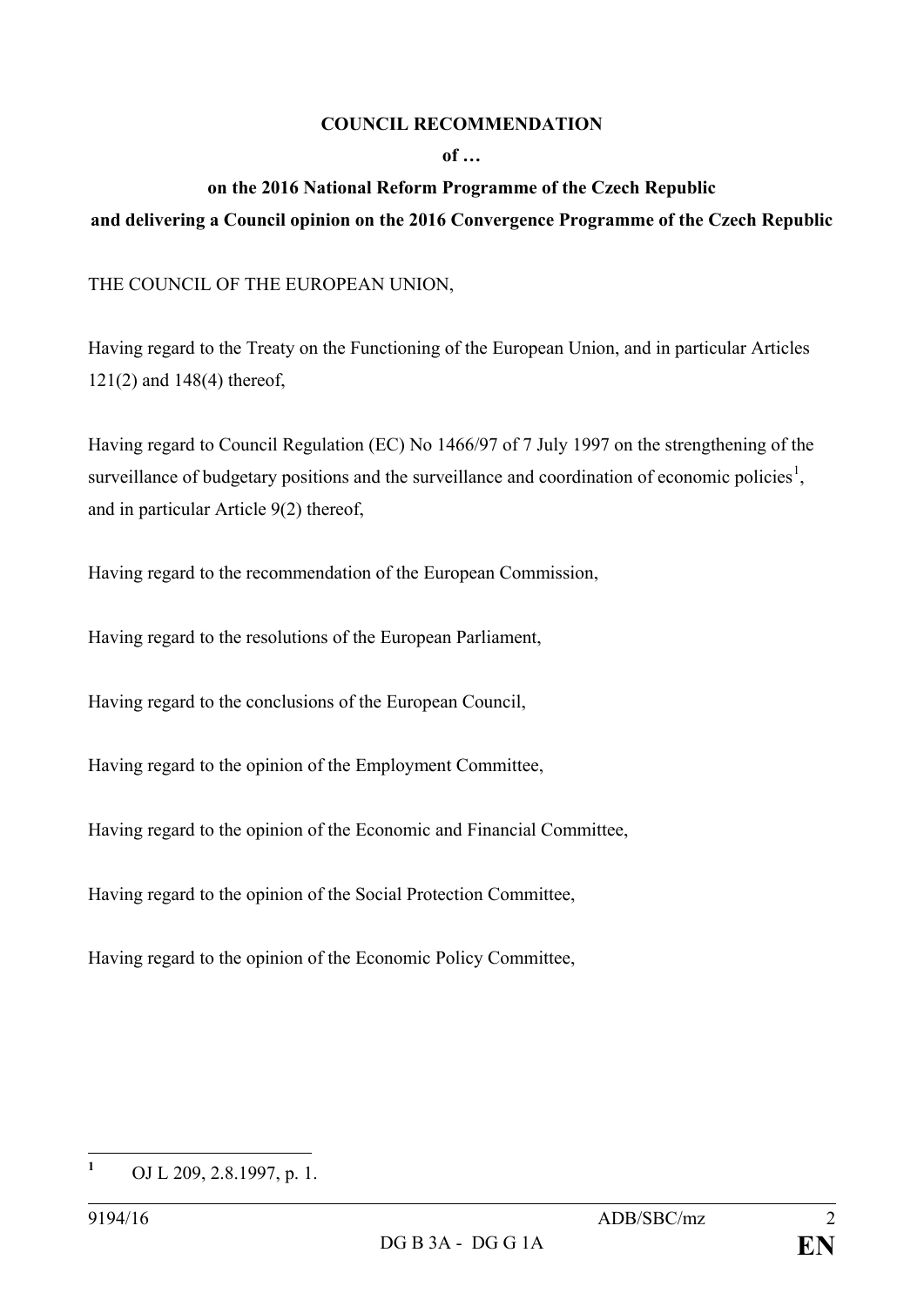Whereas:

- (1) On 26 November 2015, the Commission adopted the Annual Growth Survey, marking the start of the 2016 European Semester for economic policy coordination. The priorities of the Annual Growth Survey were endorsed by the European Council on 17-18 March 2016. On 26 November 2015, on the basis of Regulation (EU) No 1176/2011 of the European Parliament and of the Council<sup>[2](#page-2-0)</sup>, the Commission adopted the Alert Mechanism Report, in which it did not identify Czech Republic as one of the Member States for which an in-depth review would be carried out.
- (2) The 2016 country report for the Czech Republic was published on 26 February 2016. It assessed the Czech Republic's progress in addressing the country-specific recommendations adopted by the Council on 14 July 2015 and the Czech Republic's progress towards its national Europe 2020 targets.
- (3) On 11 May 2016, the Czech Republic submitted its 2016 Convergence Programme and on 12 May it submitted its 2016 National Reform Programme. In order to take account of their interlinkages, the two programmes have been assessed at the same time.

<span id="page-2-0"></span>**<sup>2</sup>** Regulation (EU) No 1176/2011 of the European Parliament and of the Council of 16 November 2011 on the prevention and correction of macroeconomic imbalances (OJ L 306, 23.11.2011, p. 25).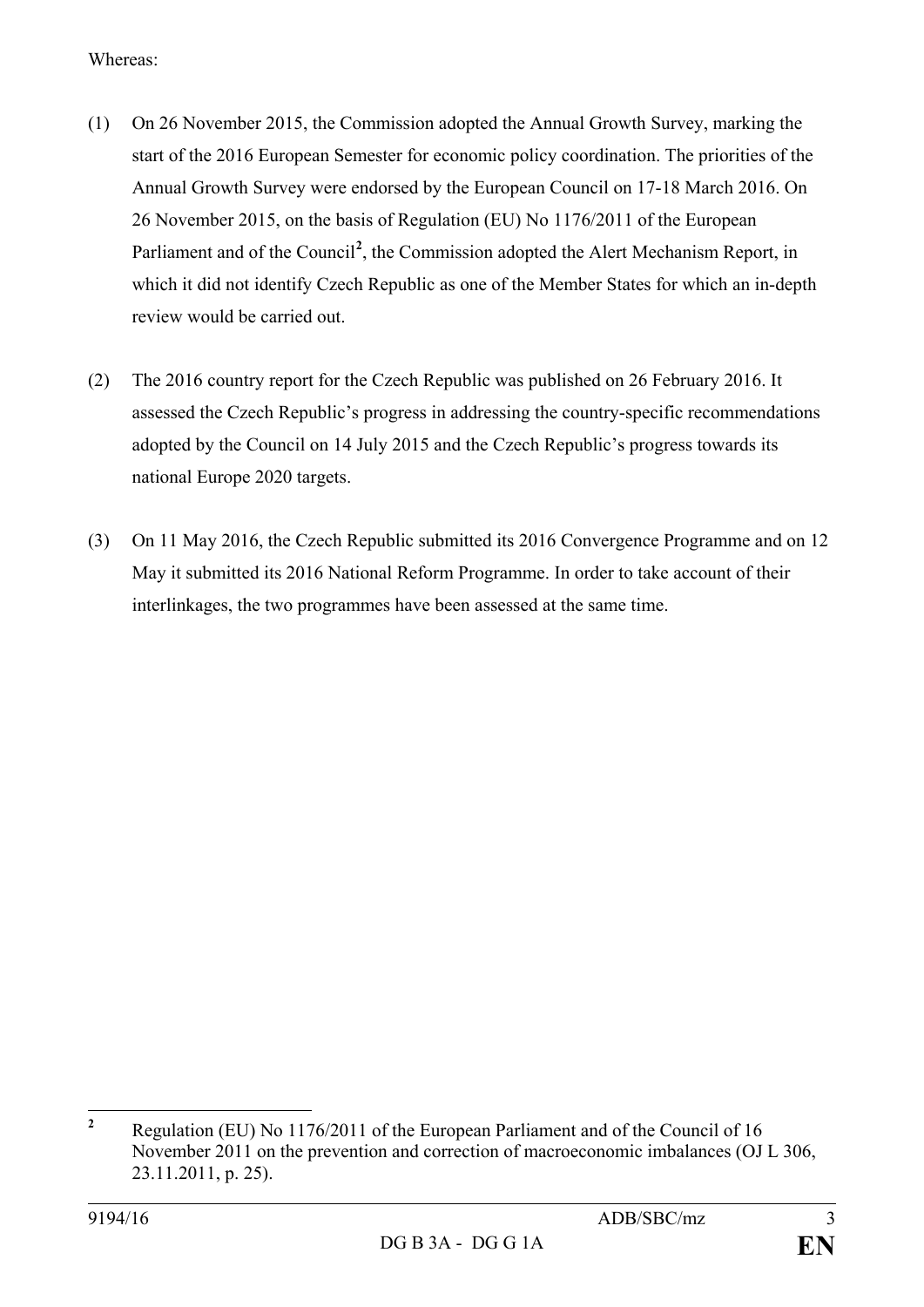- (4) Relevant country-specific recommendations have been addressed in the programming of the European Structural and Investment Funds for the 2014-2020 period. As foreseen in Article 23 of Regulation (EU) No 1303/2013 of the European Parliament and of the Council**[3](#page-3-0)** , where it is necessary to support the implementation of relevant Council recommendations, the Commission may request a Member State to review and propose amendments to its Partnership Agreement and relevant programmes. The Commission has provided further details on how it would make use of this provision in guidelines on the application of the measures linking effectiveness of the European Structural and Investment Funds to sound economic governance.
- (5) The Czech Republic is currently in the preventive arm of the Stability and Growth Pact. In its 2016 Convergence Programme, the Government plans a slight deterioration in the headline balance to -0,6 % of GDP in 2016 and a broad stabilisation at -0,5 % of GDP as of 2017. The medium-term budgetary objective — a structural deficit of 1 % of GDP — continues to be met over the programme horizon. According to the Convergence Programme, the government debt-to-GDP ratio is expected to remain at 41,1 % in 2016 and to fall to 39,3 % in 2019. The macroeconomic scenario underpinning these budgetary projections is plausible. The measures needed to support the planned deficit targets from 2017 onwards have not been sufficiently specified. Based on the Commission 2016 spring forecast, the structural balance is forecast to be at -0,7 % in 2016 and -0,9 % of GDP in 2017, above the medium-term budgetary objective. Possible future deviations would be assessed against the requirement to maintain the structural balance at the medium-term budgetary objective. Based on its assessment of the Convergence Programme and taking into account the Commission 2016 spring forecast, the Council is of the opinion that the Czech Republic is expected to comply with the provisions of the Stability and Growth Pact.

<span id="page-3-0"></span>**<sup>3</sup>** Regulation (EU) No 1303/2013 of the European Parliament and of the Council of 17 December 2013 laying down common provisions on the European Regional Development Fund, the European Social Fund, the Cohesion Fund, the European Agricultural Fund for Rural Development and the European Maritime and Fisheries Fund and laying down general provisions on the European Regional Development Fund, the European Social Fund, the Cohesion Fund and the European Maritime and Fisheries Fund and repealing Council Regulation (EC) No 1083/2006 (OJ L 347, 20.12.2013, p. 320).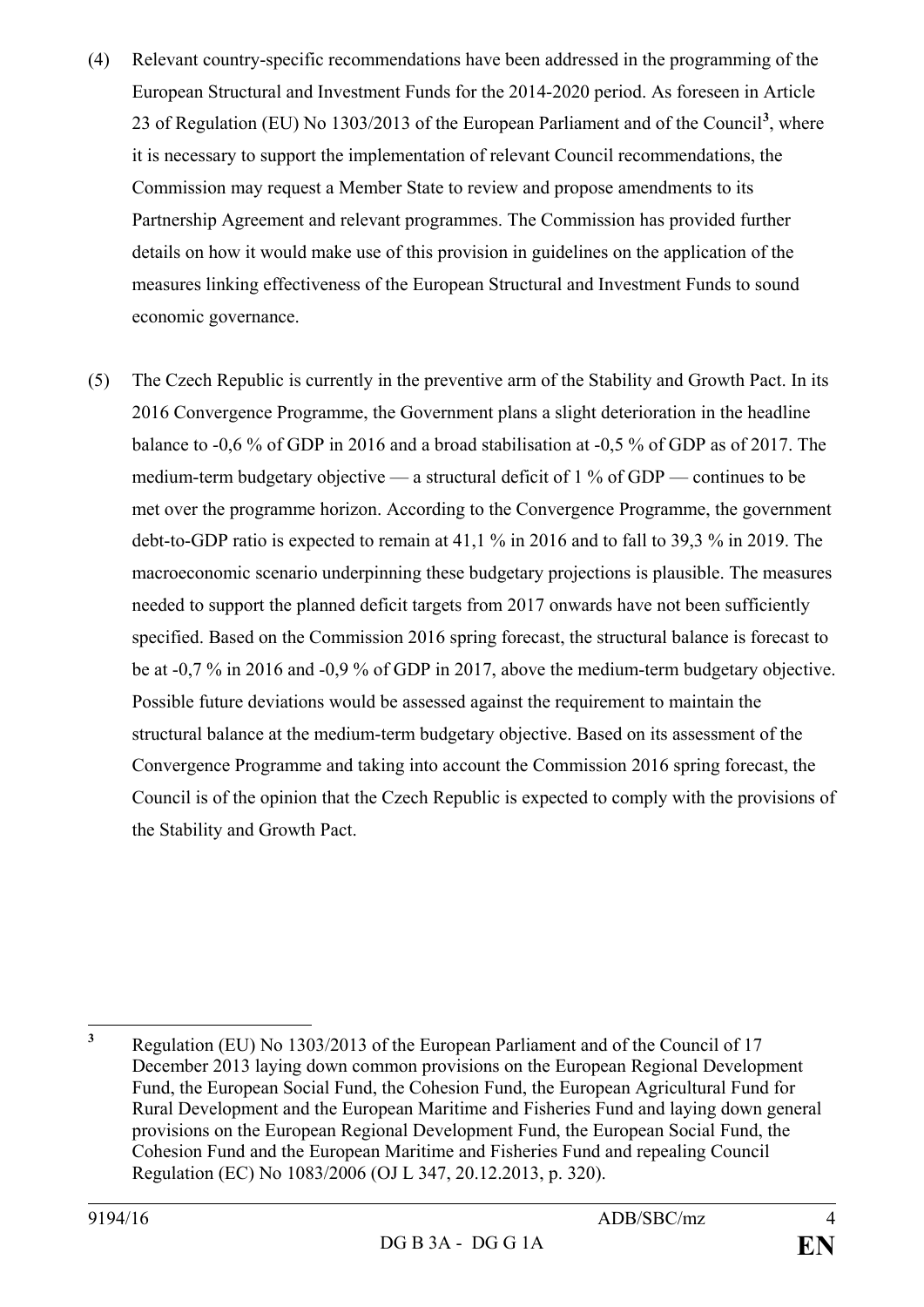- (6) In the long term, there are medium fiscal sustainability risks for the Czech Republic. These are derived primarily from the projected impact of age-related public spending, mainly in healthcare but also in pensions. Recently adopted or planned measures to amend the pension system would, if implemented, lead to a deterioration of public finances in the long term. First, in February 2016, the Government adopted legislation giving it the power to adjust the pension indexation mechanism more flexibly. Second, proposals are under discussion to cap the statutory retirement age at 65 and establish a regular review mechanism for the pensionable age. There are currently no plans to increase the low statutory retirement age. On healthcare, the projected increase in long-term spending is also a matter of concern. The Czech Republic faces challenges in improving the governance and cost-effectiveness of its healthcare system, although a number of measures are currently at various stages of implementation. Indicators point to a high consumption of goods and services and to a comparatively high reliance on hospital-based care, which is more expensive than outpatient services. Available medical data do not appear to be used effectively for the planning and rationalisation of inpatient care capacities. The reimbursement system for hospital care is being reviewed due to various drawbacks, such as the small sample of hospitals used to calculate the reference rates. Options for strengthening outpatient care coordination, improving the gate-keeping role of practitioners and limiting unnecessary consumption of outpatient services have still not been sufficiently explored.
- (7) The Czech Republic's fiscal framework ranks among the weakest in the Union. A reform package addressing the main shortcomings in this area was approved by the Government in February 2015 but is still awaiting ratification by the parliament. The package aims to transpose Council Directive 2011/85/EU**[4](#page-4-0)** into national legislation. The proposed reform envisages strengthening expenditure limits and directly linking them to the medium-term budgetary objective. Under the reform, the Government would be required to adopt a budget that safeguards the long-term sustainability of public finances and an independent fiscal council would be set up to monitor public finances and increase transparency.

<span id="page-4-0"></span>**<sup>4</sup>** Council Directive 2011/85/EU of 8 November 2011 on budgetary frameworks of the Member States (OJ L 306, 23.11.2011, p. 41).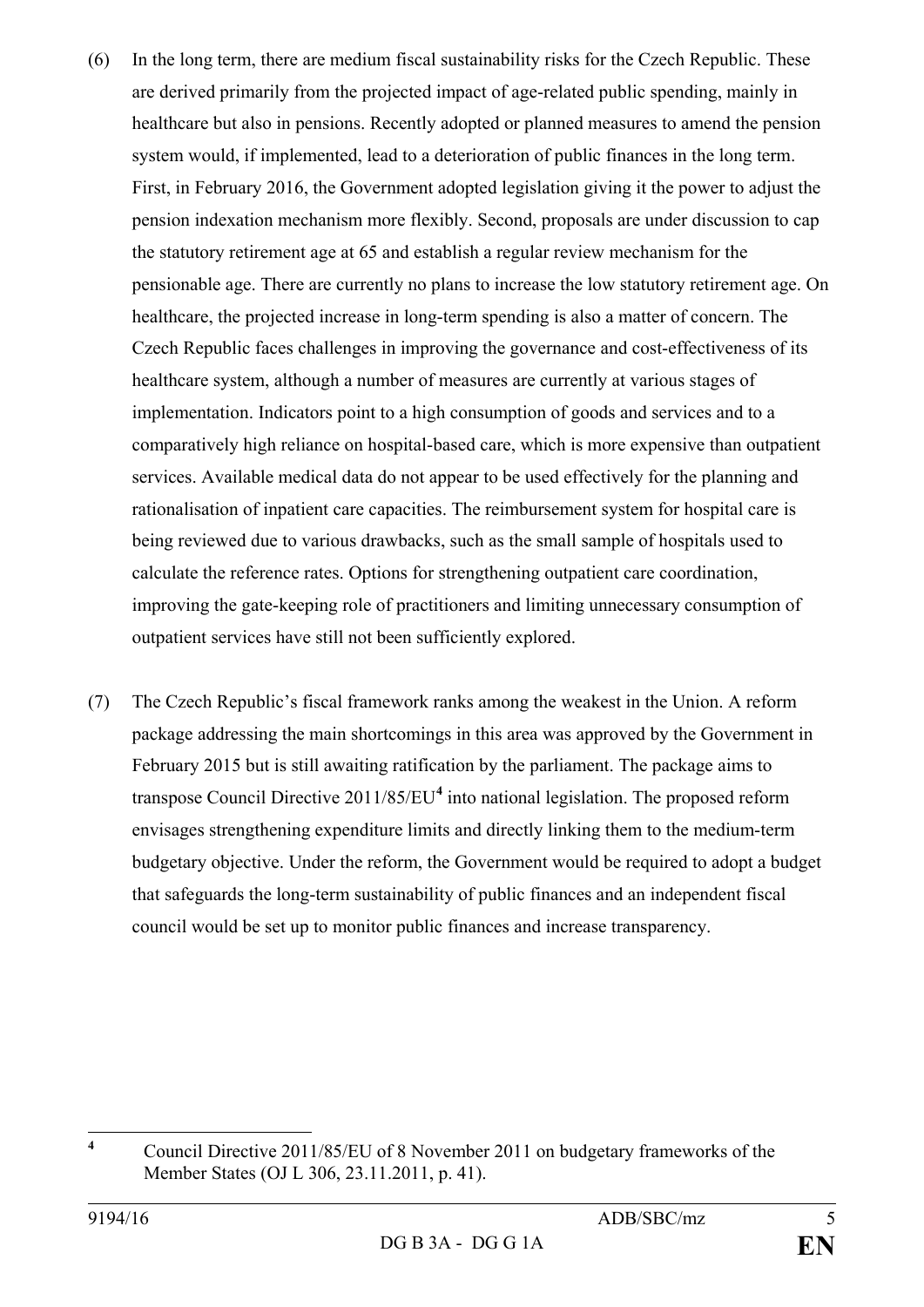(8) Investment in the Czech Republic remains below the EU average in per capita terms and is highly concentrated in the capital region. Administrative and regulatory barriers continue to weigh on the efficiency of the business environment and act as a barrier to investment. There are specific bottlenecks in the implementation of transport and energy infrastructure projects. Furthermore, absorption of EU funds during the 2007-2013 programming period was slow, mainly due to complex procedures, deficiencies in management and control systems, inefficiencies in public procurement procedures and the weak administrative capacity of the bodies involved in project implementation. On transport infrastructure, administrative barriers to investment include lengthy procedures for issuing land-use permits and delays resulting from complaint procedures at the anti-monopoly office. On energy efficiency, public programmes to reduce energy intensity have been fragmented and cost-inefficient. There are indications that energy savings are not improving in line with the national energy efficiency action plan. On services, there is some evidence of regulatory restrictiveness. This is the case in particular for some of the individual professional service sectors, for which barriers to entry and practice appear higher than the EU average. The low use of quality online public services also impedes the business environment and reflects deficiencies of supply. E-government services do not take full advantage of technological possibilities to improve the user experience and their level of sophistication is among the lowest in the Union. Available evidence points to a relatively high incidence of tax evasion in the Czech Republic. Tackling this problem, particularly for VAT, is high on the policy agenda. On the other hand, no measures are planned to reduce the relatively high costs associated with paying taxes or to simplify the tax system. Pre-filing services offered by the tax authorities are limited. Taxpayers make limited use of systems to e-file tax returns, although some progress has been made on VAT. Additionally, the costs of tax collection are relatively high, according to the most recent international reports. High employer social contributions contribute to an overall high level of taxation on labour, and diversification into other areas, such as property taxes, is limited.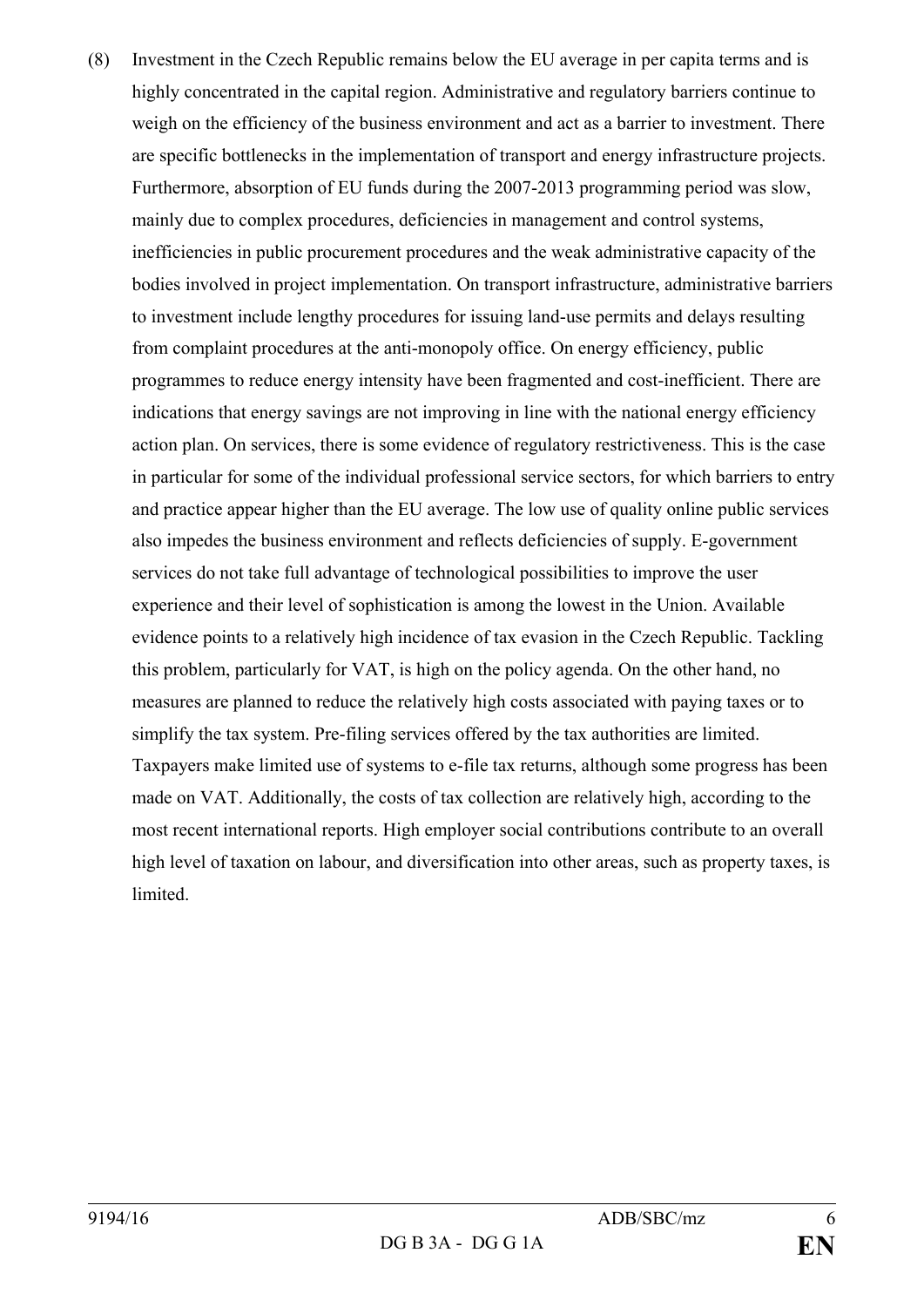- (9) A number of indicators point to significant weaknesses in public administration. Some progress has been made in adopting the legislative and non-legislative measures in the 2015 anti-corruption plan. The Contract Register Act was approved by the parliament in November 2015. Its timely implementation and further development would improve the transparency and cost-effectiveness of public tenders. However, some of the key anti-corruption acts, such as an amendment to the Act on conflict of interest and a new Act on the financing of political parties, are still outstanding. Several adopted measures are difficult to enforce and have limited impact, while a number of planned measures are repeatedly rolled over to the next action plan. Despite some efforts to address its shortcomings, there is scope for further progress in the performance of the Czech public procurement system with regard to competition and thus value for money. This is partly due to a lack of appropriate training of procurement practitioners and insufficient emphasis on quality criteria when awarding contracts. The public sector relies heavily on non-competitive procedures, with limited ability to attract bidders, while aggregated procurement is seldom used. Nevertheless, the implementation of the newly transposed public procurement directives on modernised public procurement procedures is expected to be an opportunity to introduce a strategic and evidence-based approach to public procurement policy, in terms of professionalisation, aggregation of public purchases, increased focus on quality criteria and the integrity of procurement practitioners.
- (10) There has been a significant increase in R&D investment in recent years but outcomes remain weak and there are concerns about the sustainability of R&D infrastructure. The Czech research system is currently in the process of implementing long-delayed but substantial governance reforms, particularly on evaluation and funding. The existing funding mechanism is fragmented, with insufficient coordination between relevant bodies and an unclear division of responsibilities and priorities. A comprehensive evaluation framework for R&D, with links to funding, is being developed but progress is slow. There have been limited efforts to increase links between academia and the business community. These links are weakened by an evaluation framework for public research institutions that does not take into account the level of cooperation with enterprises.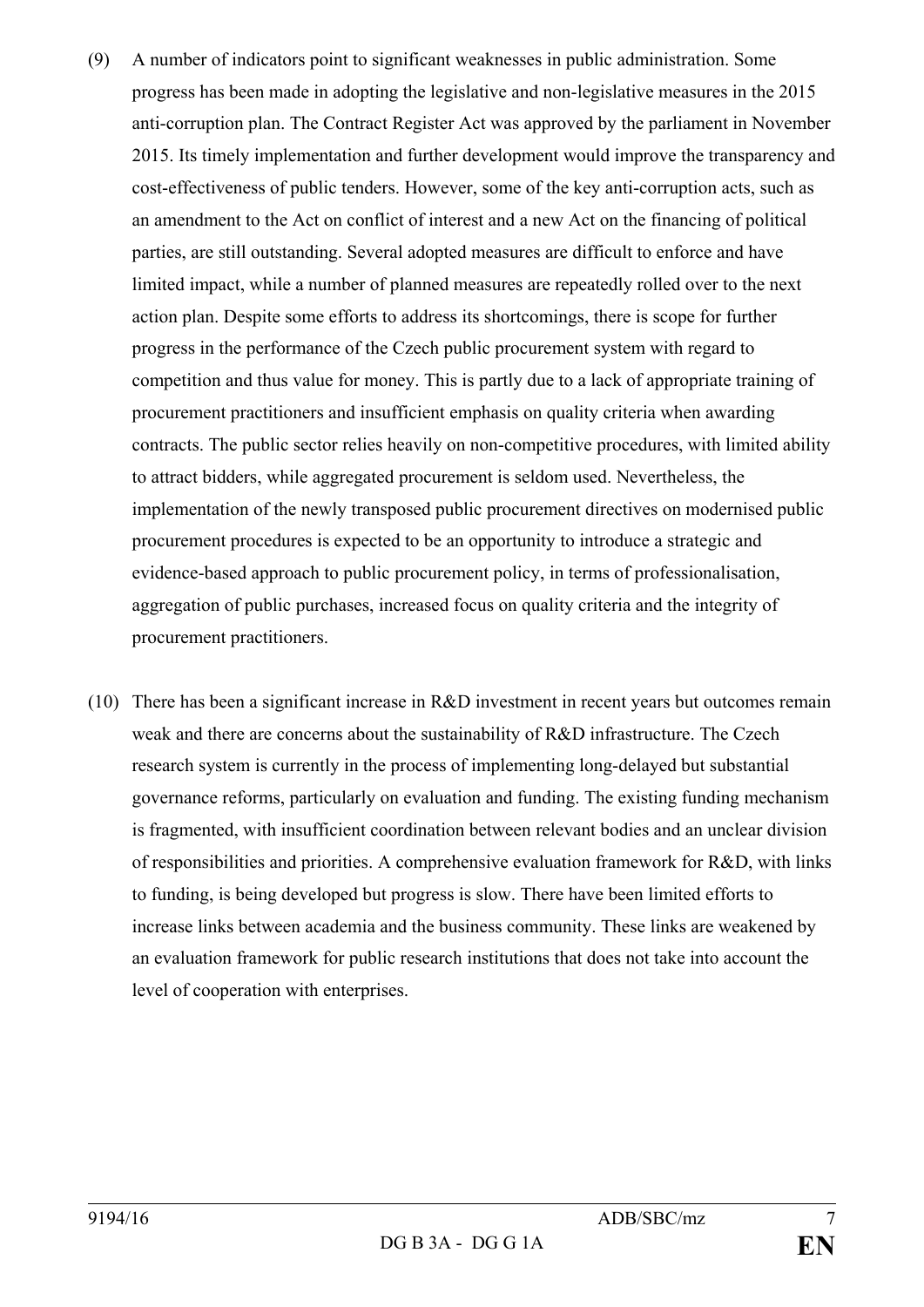- (11) The higher education reform was adopted by the parliament in January 2016. The attractiveness of the teaching profession remains a challenge, with relatively low pay being seen as one of the causes, while at the same time the teacher population is ageing. A new career system for teachers and pedagogical staff is being developed to increase the attractiveness of the profession, but its implementation has been postponed. Educational outcomes are generally good, but they are strongly influenced by students' socioeconomic backgrounds. The low educational outcomes of disadvantaged groups, in particular the Roma community, are a clear concern. It is estimated that a very large proportion of Roma children leave school early. Numerous Roma children receive education outside mainstream schools and as a result face lower learning standards than children from the rest of the population. Training opportunities for teachers to help them deal with this issue are underdeveloped, with a low proportion of teachers taking part in professional development activities related to teaching mixed groups and inclusive education. A significant number of legislative and administrative measures towards inclusive education have been taken and are beginning to be implemented. These are expected to contribute to reducing the gap in educational attainment and achievement between Roma and non-Roma children. The parliament adopted amendments to the Education Act in March 2016, extending compulsory education to the last year of pre-school education and ensuring that younger children are entitled to a place in a kindergarten. Nevertheless, inequalities in the education system represent a barrier to improving the quality of human capital and also hamper labour market outcomes later in life.
- (12) The labour market situation in the Czech Republic has improved but further increases in the employment rate will depend on greater participation by under-represented groups. These include women with young children, low-skilled workers and members of the Roma community. The outreach capacities of public employment services, together with appropriate and well-targeted active labour market policies and individualised services, would contribute to increasing the participation of vulnerable groups. The labour market participation of women with young children is hampered by a persistent lack of affordable and quality childcare services, in particular for children up to three years old, and by the limited use of flexible working-time arrangements. Some measures have been taken in recent years to address this shortage but there is scope for more substantial efforts.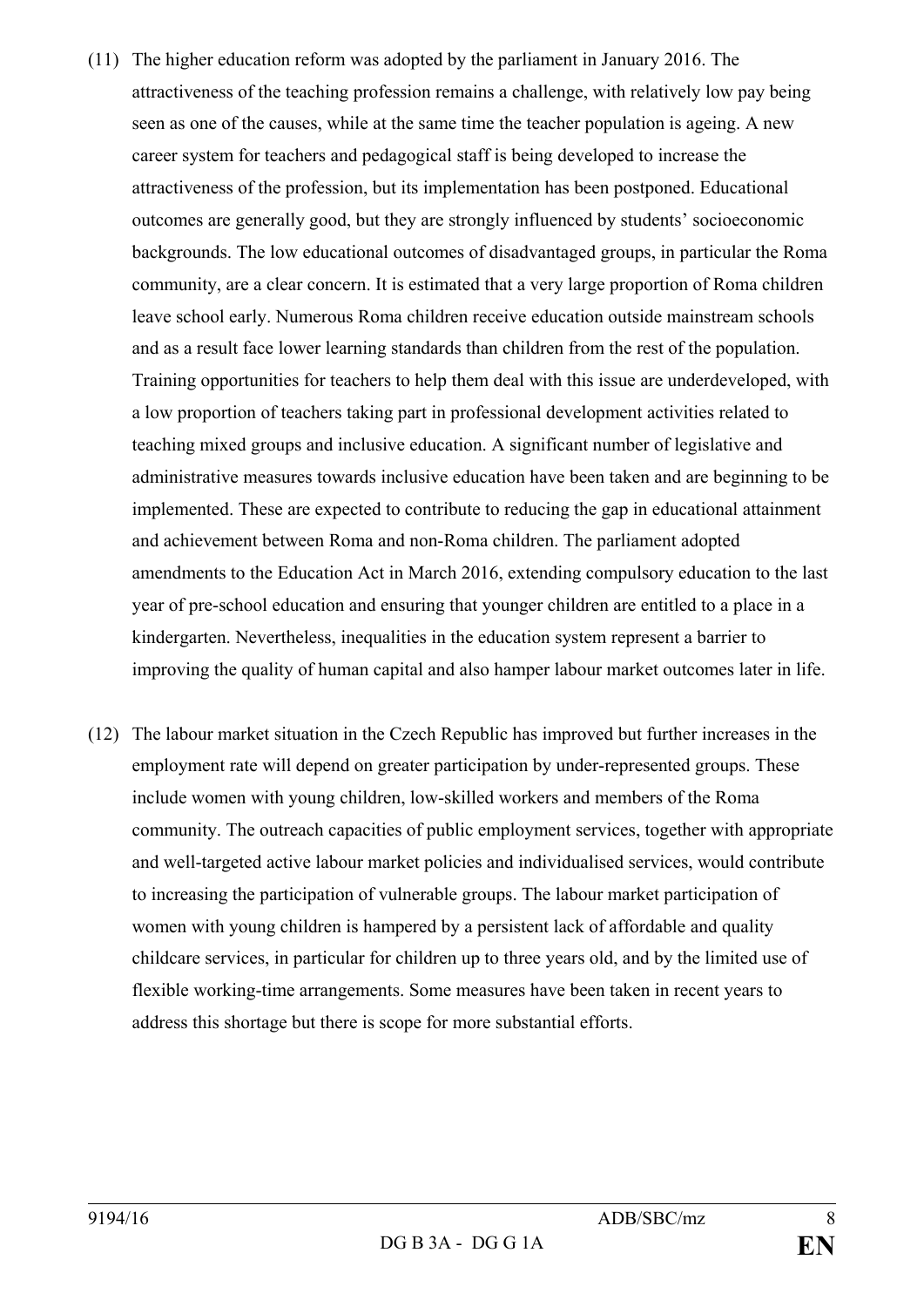- (13) In the context of the European Semester, the Commission has carried out a comprehensive analysis of the Czech Republic's economic policy and published it in the 2016 country report. It has also assessed the Convergence Programme and the National Reform Programme and the follow-up given to the recommendations addressed to the Czech Republic in previous years. It has taken into account not only their relevance for sustainable fiscal and socioeconomic policy in the Czech Republic but also their compliance with EU rules and guidance, given the need to strengthen the EU's overall economic governance by providing EU-level input into future national decisions. The recommendations under the European Semester are reflected in recommendations (1) to (3) below.
- (14) In the light of this assessment, the Council has examined the Convergence Programme, and is of the opinion<sup>[5](#page-8-0)</sup> that the Czech Republic is expected to comply with the Stability and Growth Pact.

<span id="page-8-0"></span>**<sup>5</sup>** Under Article 5(2) of Regulation (EC) No 1466/97.